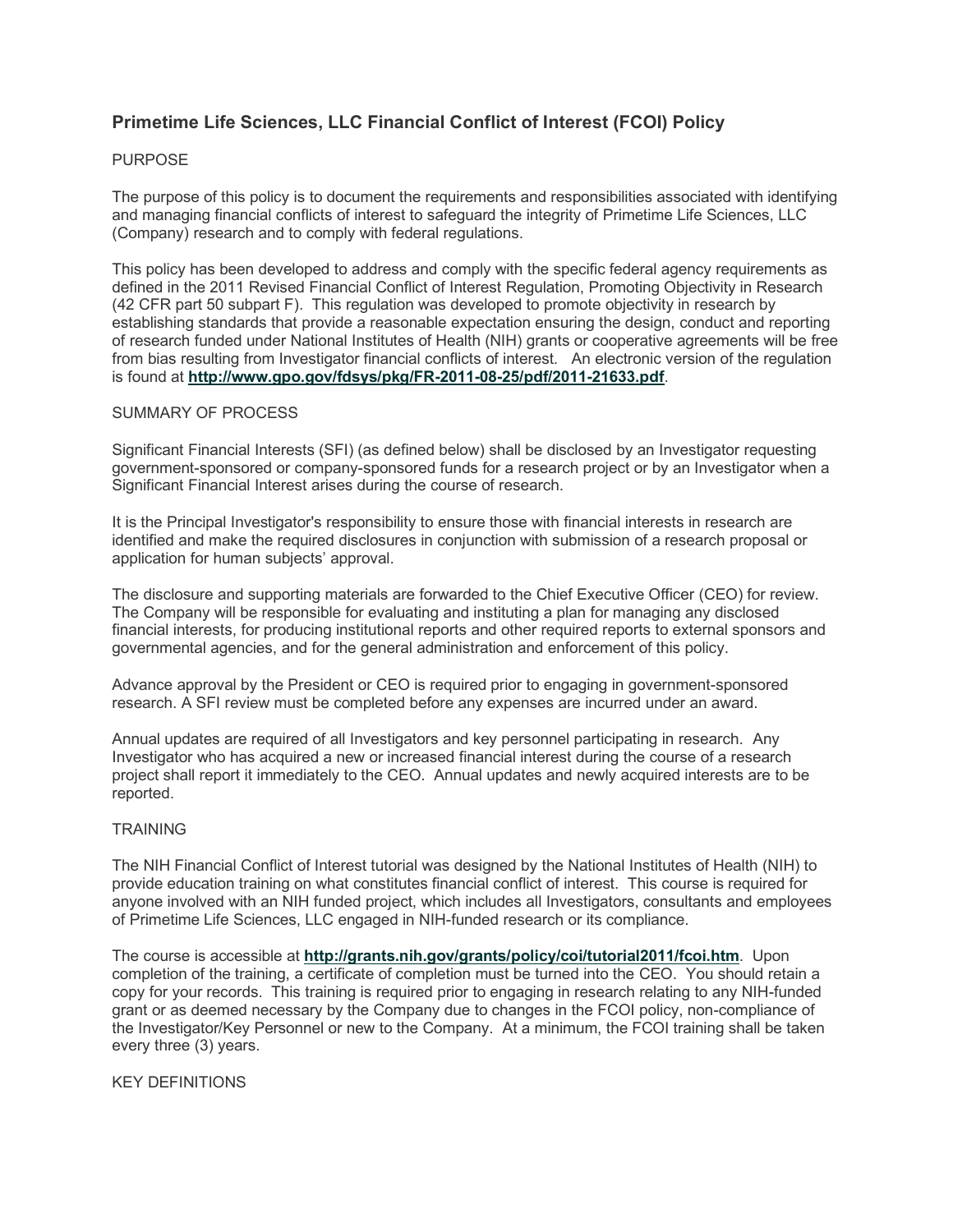The following definitions are provided as a reference and are considered key definitions in understanding the federal regulations of FCOI. A complete list of official definitions can be found at 42 CFR 50.603.

Institution – means any domestic or foreign, public or private, entity or organization (excluding a Federal agency) applying for, or receiving NIH research funding.

Investigator – means the project director or principal investigator and any other person, regardless of title or position, who is or will be responsible for the design, conduct, or reporting of research funded by the NIH, which may include, for example, collaborators or consultants.

Institutional responsibilities – means an Investigator's professional responsibilities on behalf of the Institution, and as defined by the Institution, including but not limited to, activities such as research, research consultation, teaching, professional practice, institutional committee memberships, and service on panels such as Institutional Review Boards or Data and Safety Monitoring Boards.

Financial interest – means anything of monetary value, whether or not the value is readily ascertainable.

Financial conflict of interest (FCOI) – means a significant financial interest that could directly and significantly affect the design, conduct, or reporting of NIH-funded research.

Manage – means taking action to address a financial conflict of interest, which can include reducing or eliminating the financial conflict of interest, to ensure, to the extent possible, that the design, conduct, and reporting of research will be free from bias.

Senior/Key Personnel – means the PD/PI and any other person identified as senior/key personnel by the Institution in the grant application, progress report, or any other report submitted to the NIH by the Institution under the regulation.

Significant Financial Interest (SFI) –

(1) A financial interest consisting of one or more of the following interests of the Investigator (and those of the Investigator's spouse and dependent children) that reasonably appears to be related to the Investigator's institutional responsibilities:

(i) With regard to any publicly traded entity, a significant financial interest exists if the value of any remuneration received from the entity in the twelve months preceding the disclosure and the value of any equity interest in the entity as of the date of disclosure, when aggregated, exceeds \$5,000 (ii) With regard to any non-publicly traded entity, a significant financial interest exists if the value of any remuneration received from the entity in the twelve months preceding the disclosure, when aggregated, exceeds \$5,000, or when the Investigator (or the Investigator's spouse or dependent children) holds any equity interest (e.g. stock, stock option, or other ownership interest); or (iii) Upon receipt of income related to intellectual property rights and interests (e.g. patents, copyrights)

(2) Investigators also must disclose the occurrence of any reimbursed or sponsored travel (i.e., that which is paid on behalf of the Investigator and not reimbursed to the Investigator so that the exact monetary value may not be readily available), related to their institutional responsibilities, provided, however, that this disclosure requirement does not apply to travel that is reimbursed or sponsored by excluded sources provided in regulation. For example, if the PI travels to a scientific seminar but does not pay or receive reimbursement by the Company directly (i.e. the travel was paid for by a third party/sponsor), the PI is required to disclose basic information to the Company relating to the trip, such as purpose of the trip, identify of the payer/sponsor, destination and duration. The Company is required to determine if additional information is required (e.g. monetary value) and whether the travel constitutes a FCI with NIHfunded research.

(3) The term *significant financial interest* does not include the following types of financial interests: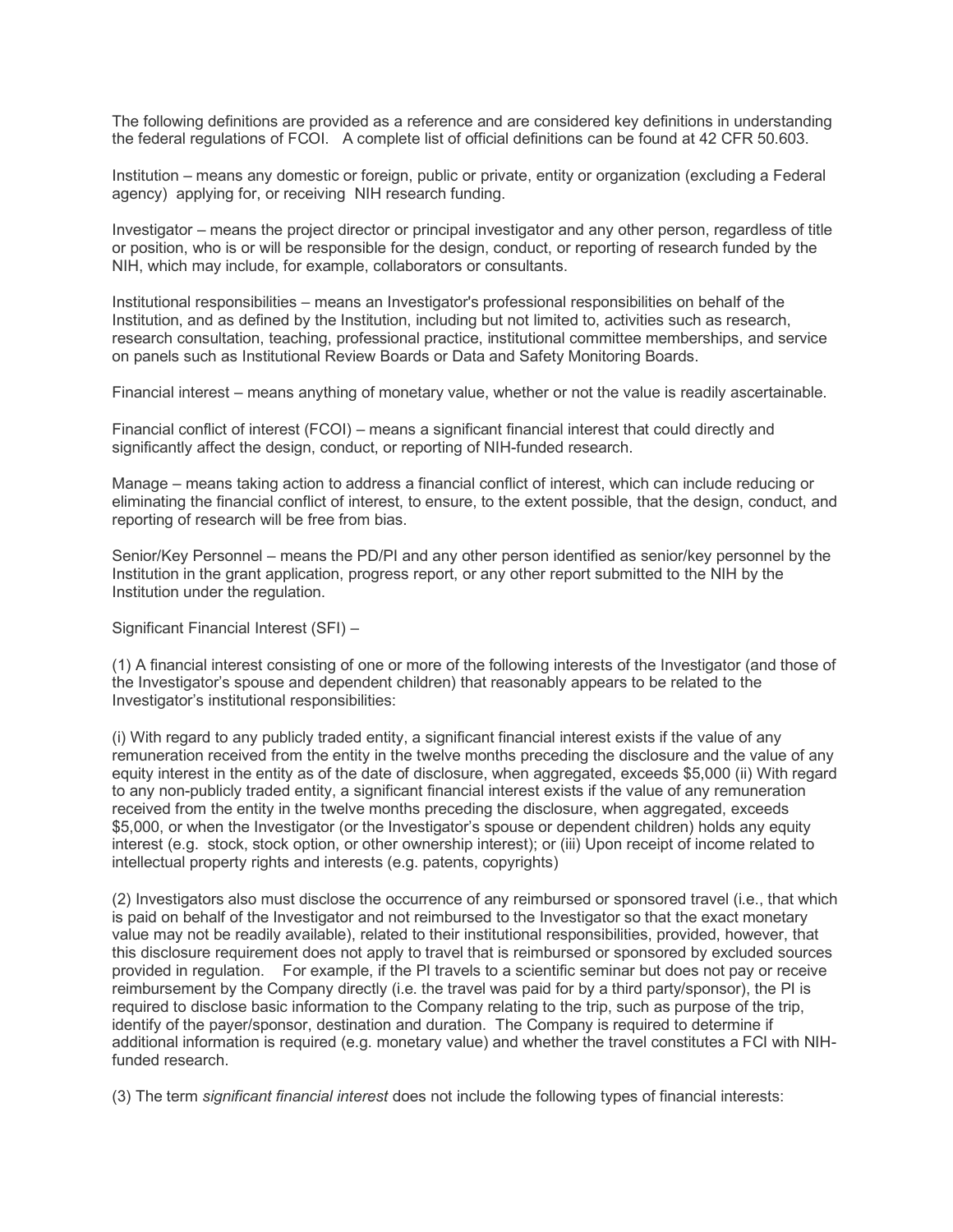(i) salary, royalties, or other remuneration paid by the Institution to the Investigator if the Investigator is currently employed or otherwise appointed by the Institution; (ii) intellectual property rights assigned to the Institution and agreements to share in royalties related to such rights; (iii) any ownership interest in the Institution held by the Investigator, if the Institution is a commercial or for-profit organization; (iv) income from investment vehicles, such as mutual funds and retirement accounts, as long as the Investigator does not directly control the investment decisions made in these vehicles;

(v) income from seminars, lectures, or teaching engagements sponsored by a federal, state or local government agency, an Institution of higher education as defined at 20 U.S.C. 1001(a), an academic teaching hospital, a medical center, or a research institute that is affiliated with an Institution of higher education; or (vi) income from service on advisory committees or review panels for a federal, state or local government agency, Institution of higher education as defied at 20 U.S.C. 1001(a), an academic teaching hospital, a medical center, or a research institute that is affiliated with an Institution of higher education.

### **PROCEDURES**

A. Identification of Persons Required to Disclose a Significant Financial Interest - It shall be the responsibility of the Principal Investigator of a Research project to identify all Investigators who have a SFI requiring disclosure under this policy and to ensure that a disclosure is prepared and submitted. In addition, the Principal Investigator shall be responsible for ensuring that annual updates and disclosures of new or increased financial interests are disclosed.

B. Submission and Review of SFI Disclosure - Every individual having a SFI requiring disclosure under this policy shall prepare a fully-completed SFI disclosure that shall be submitted to the CEO. An initial review of the disclosure will be conducted by the CEO to determine whether a potential for conflict of interest exists. If it is determined that there is a potential conflict of interest, then steps will be taken to determine what measures are needed to address the SFI identified in the SFI disclosure. A management plan may be required to outline the terms, conditions and restrictions, if any, to ensure compliance with this policy. The management plan may require one or more of the following actions (but not limited to) to be taken in order to manage, reduce or eliminate any actual or potential conflict of interest:

- Public disclosure of significant financial interests;
- Review of research protocols by independent reviewers;
- Monitoring of research by independent reviewers;
- Modification of research plan;
- Disqualification from participation in all or a portion of the research funded;
- Divesture of significant financial interests;
- Severance of relationships that create actual or potential conflicts

All management plans are required to be signed by the Investigator and the Chief Financial Officer. Compliance of the management plan shall be monitored by the Finance Department.

C. Annual Reporting and After-Acquired Significant Financial Interests – All Investigators shall provide annual SFI Disclosure reports or more frequently if required by the management plan. Any Investigator who acquires a new or increased SFI shall promptly submit a new SFI disclosure within 30 days of discovering or acquiring the new SFI. It is the Principal Investigator's responsibility to ensure that any newly acquired Investigator on a research project submits the required SFI report to the CEO.